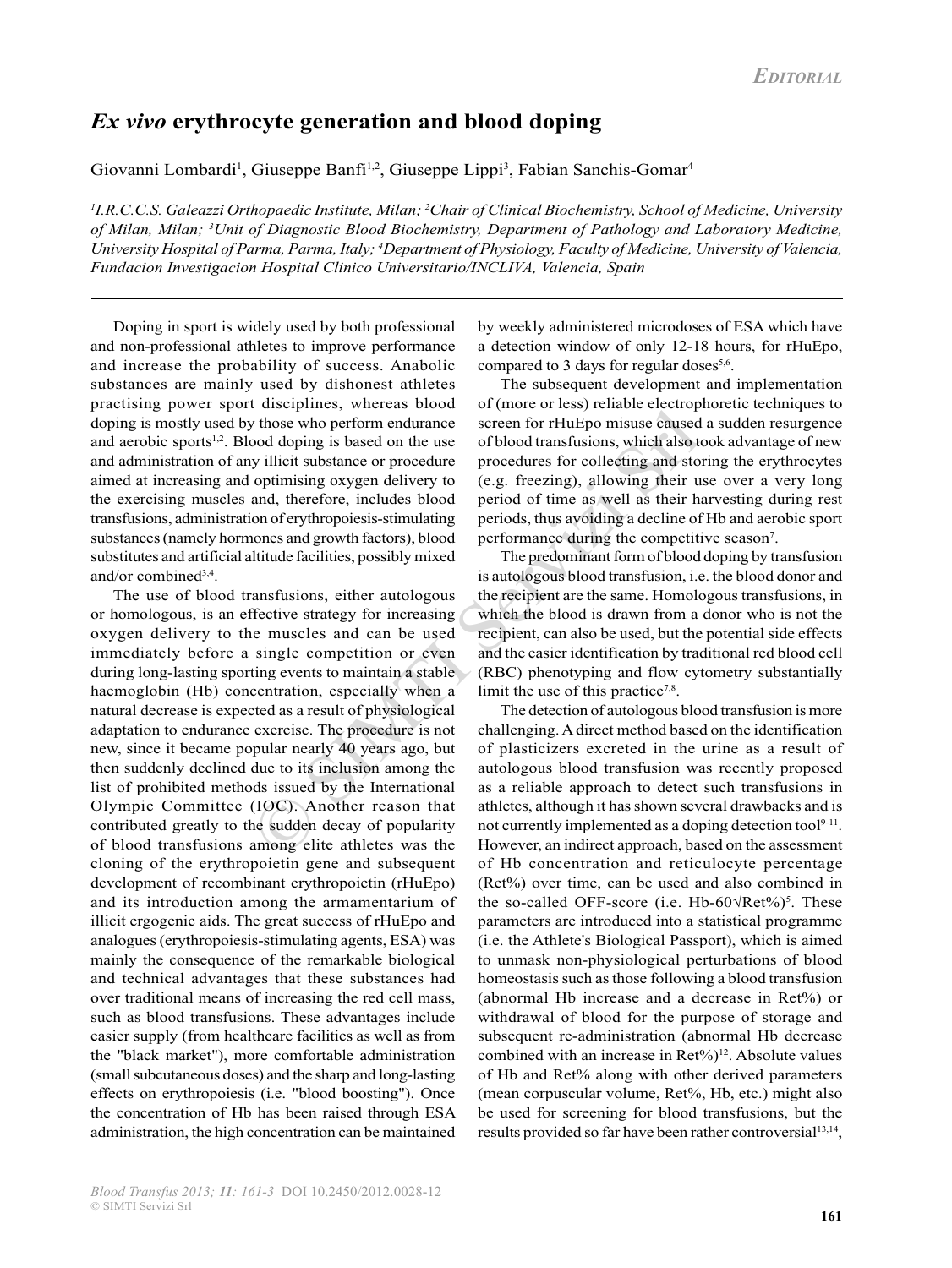despite the fact that the high sensitivity of the passport approach for detecting blood transfusion has been unequivocally proven in a blinded experiment in healthy subjects<sup>15</sup>. Although the passport approach is useful in the case of "regular" amounts of re-infused blood (3 units), its low sensitivity in detecting smaller amounts (1 unit) still represents a major limitation<sup>6</sup>. The leading issue in detecting autologous blood transfusion is the potential dilution of intravenously administered RBC and their early, partial removal<sup>6</sup>.

It should be mentioned that the organisation and management of the collection and long-term storage of blood bags is difficult, especially outside healthcare facilities, so that this practice is mostly limited to high-profile, wealthy athletes.

and any and tractatively invector<br>and properly stored. The amount meads for modern when properly stored. The amou<br>Blood requirements for surgical intravenously can be regulated<br>in the increasing steadily while to avoid an The widespread availability and relatively low cost of blood for transfusions are paramount needs for modern healthcare systems. Blood requirements for surgical and medical treatment are increasing steadily while the availability is stable or even decreasing, so that the demand is already exceeding the supply. Current technology and increasing knowledge on tissue and cell engineering, especially those based on the use of haematological stem cells to obtain mature and efficient blood particles, is opening appealing strategies and approaches for obtaining safe and disposable blood to be used for clinical purposes. RBC have been widely investigated in the past, and their metabolic pathways and mechanical properties have been exhaustively described and also reproduced *in vitro*16,17. The production of biomaterial particles with similar (or even identical) chemical and physical properties as those of mature, functional RBC has been reported<sup>18</sup>, so we have already alerted the scientific community as well as anti-doping authorities on the possible, surreptitious use of these bioengineering techniques for unfair and illicit purposes in sports $19$ .

The generation of RBC from haematopoietic cells or human induced pluripotent stem cells can now be considered as realistic<sup>20-23</sup> and can be accomplished on an industrial basis. Understandably this is a most favourable achievement for healthcare systems and patients in order to face the increasing demand for a wider availability of  $b$ lood<sup>24</sup>, but is also a serious threat for sport medicine, since it reasonably offers the possibility of effective blood doping. The techniques that have been described so far can be used to obtain very large quantities of RBC, yielding as much as a 130-fold increase over the original quantity of progenitor cells and, thereby, producing nearly 560 units of RBC per umbilical cord donation (assuming  $5 \times 10^6$ ) CD34+ cells per donation)<sup>25</sup>. Umbilical cord blood is an optimal source for medical and ethical reasons, although it is also viable for blood doping, since the

RBC that can be obtained are safe and highly controlled after selection of proper antigenic determinants. The procedure can even be implemented using bone marrow-derived hematopoietic cells or fibroblasts from the recipient. However, more realistically, the use of these biotechnological approaches in the doping context could become plausible only after the development of methods based on the use of hematopoietic stem cells derived from peripheral blood.

The manufacture of RBC could overcome several problems of the procedures currently used in the doping context for blood collection and storage. Long storage is not required and the production can be tailored according to the athlete's needs. Moreover, the RBC are fresh and thereby more functional with regards to gas exchange than those maintained in blood bags, even when properly stored. The amount of RBC administered intravenously can be regulated by appropriate dilution to avoid anomalous laboratory test results even with proteomic studies<sup>6</sup> and the biological characteristics and behaviour of these "new" RBC do not differ from those of their "natural" counterparts. To the best of our knowledge, the only indices that could be used in the anti-doping context are shape and dimensions, which seem to be slightly greater for manufactured RBC<sup>25</sup>.

In conclusion, the scientific as well as the sport medicine communities should be aware of the risk that these novel approaches to the generation of RBC could have with regards to blood doping and should cooperate closely to increase knowledge about RBC manufacturing and to develop appropriate tests to identify their unfair use in sports.

*The Authors declare no conflicts of interest.*

## **References**

- 1) Lippi G, Franchini M, Salvagno GL, Guidi GC. Biochemistry, physiology, and complications of blood doping: facts and speculation. Crit Rev Clin Lab Sci 2006; **43**: 349-91.
- 2) Lippi G, Franchini M, Banfi G. Biochemistry and physiology of anabolic androgenic steroids doping. Mini Rev Med Chem 2011; **11**: 362-73.
- 3) WADA: World Anti-Doping Agency. The 2012 prohibited list - international standard. Available at: http://www.wadaama.org/Documents/World\_Anti-Doping\_Program/WADP-Prohibited-list/2012/WADA\_Prohibited\_List\_2012\_EN.pdf. Accessed on: 22/12/2011.
- 4) WADA: World Anti-Doping Agency. World Anti-Doping Code. Available at: http://www.wada-ama.org/Documents/ World\_Anti-Doping\_Program/WADP-The-Code/WADA\_ Anti-Doping\_CODE\_2009\_EN.pdf. Accessed on: 22/12/2011.
- 5) Jelkmann W, Lundby C. Blood doping and its detection. Blood 2011; **118**: 2395-404.
- 6) Morkeberg J. Detection of autologous blood transfusions in athletes: a historical perspective. Transfus Med Rev 2012; **26** (3): 199-208.
- 7) Lippi G, Banfi G. Blood transfusions in athletes. Old dogmas, new tricks. Clin Chem Lab Med 2006; **44**: 1395-402.